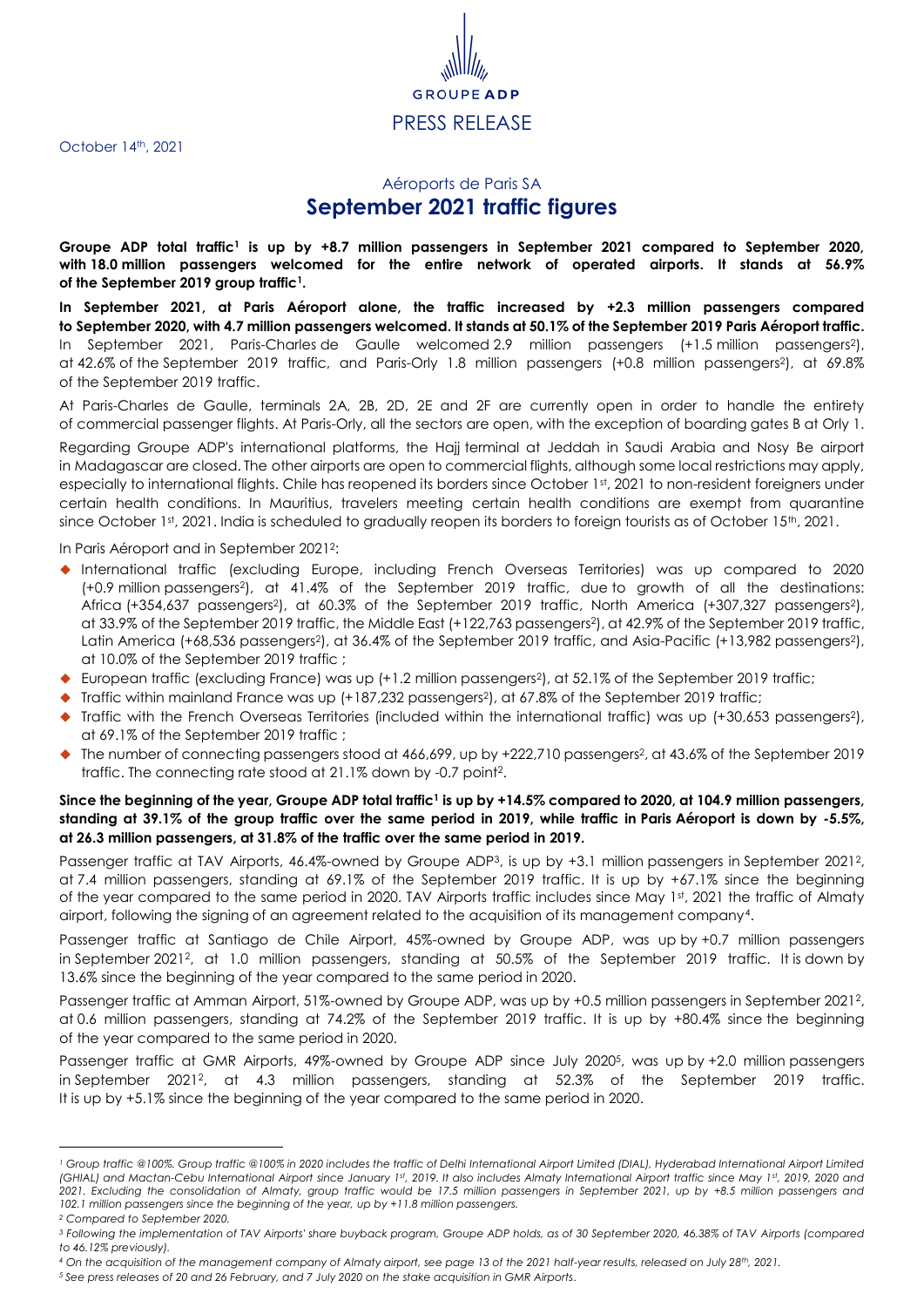| <b>Passengers</b>                 | Sept. 2021 | Change 21/20<br>(in movements) | Jan. - Sept.<br>2021 | % change<br>2021/2020 | Last 12 months | % change<br>2021/2020 |
|-----------------------------------|------------|--------------------------------|----------------------|-----------------------|----------------|-----------------------|
| Paris-CDG                         | 2,903,771  | $+1,549,033$                   | 16,126,213           | $-16.3%$              | 19,110,738     | $-48.9%$              |
| Paris-Orly                        | 1,829,951  | +781,192                       | 10,185,369           | $+19.0%$              | 12,422,590     | $-21.3%$              |
| <b>Total Paris Aéroport</b>       | 4,733,722  | +2,330,225                     | 26,311,582           | $-5.5%$               | 31,533,328     | $-40.7%$              |
| Santiago de Chile                 | 983,218    | $+744,727$                     | 5,945,764            | $-13.6%$              | 7,588,933      | $-40.6%$              |
| Amman                             | 557,821    | +497,601                       | 3,078,265            | $+80.4%$              | 3,422,410      | $-7.9\%$              |
| New Delhi                         | 3,220,472  | $+1,543,911$                   | 23,363,041           | $+11.5%$              | 30,914,414     | $-21.9%$              |
| Hyderabad                         | 1,024,993  | +382,796                       | 7,639,738            | $+14.5%$              | 10,504,030     | $-16.7%$              |
| Cebu                              | 90,396     | $+49,591$                      | 757,102              | $-70.8%$              | 904,394        | $-84.3%$              |
| <b>Total GMR Airports</b>         | 4,335,861  | +1,976,298                     | 31,759,881           | $+5.1%$               | 42,322,838     | $-27.0%$              |
| Antalya                           | 3,817,111  | $+1,564,674$                   | 16,250,519           | $+129.7%$             | 18,948,679     | $+40.8%$              |
| Almaty                            | 531,300    | $+150,431$                     | 4,424,772            | $+76.2%$              | 5,530,363      | $+33.1%$              |
| Ankara                            | 758,748    | $+358.518$                     | 5,000,182            | $+22.5%$              | 5,975,636      | $-17.4%$              |
| Izmir                             | 862,995    | $+291,633$                     | 5,446,214            | $+28.2%$              | 6,657,131      | $-5.9\%$              |
| Bodrum                            | 476,585    | $+110,348$                     | 2,484,049            | $+110.3%$             | 2,796,201      | $+61.1%$              |
| Gazipaşa Alanya                   | 88,085     | $+49,086$                      | 447,430              | $+130.0%$             | 527,355        | $+40.0%$              |
| Medina                            | 142,828    | $+65,944$                      | 1,022,685            | $-47.4%$              | 1,327,129      | $-64.6%$              |
| Tunisia                           | 72,282     | $+25,544$                      | 391,479              | $+42.6%$              | 452,068        | $-31.7%$              |
| Georgia                           | 281,285    | $+258,502$                     | 1,539,978            | $+162.1%$             | 1,593,048      | $+13.3%$              |
| North Macedonia                   | 145,234    | $+85.831$                      | 994,237              | $+57.2%$              | 1,144,532      | $-9.0\%$              |
| $Z$ agreb $(1)$                   | 191,092    | $+125,129$                     | 877,780              | $+11.8%$              | 1,017,282      | $-36.2%$              |
| Total TAV Airports <sup>(2)</sup> | 7,367,545  | +3,085,640                     | 37,207,718           | $+67.1%$              | 43,192,226     | $+8.5%$               |

| <b>Aircraft Movements</b>         | Sept. 2021 | Change 21/20<br>(in movements) | Jan. - Sept.<br>2021 | % change<br>2021/2020 | Last 12 months | % change<br>2021/2020 |
|-----------------------------------|------------|--------------------------------|----------------------|-----------------------|----------------|-----------------------|
| Paris-CDG                         | 25.226     | $+7.150$                       | 167.033              | $-2.9\%$              | 207.372        | $-29.0%$              |
| Paris-Orly                        | 12,969     | $+3,749$                       | 79,044               | $+22.6%$              | 97,605         | $-14.5%$              |
| <b>Total Paris Aéroport</b>       | 38,195     | $+10,899$                      | 246,077              | $+4.1%$               | 304,977        | $-24.9%$              |
| Santiago de Chile                 | 7.743      | $+5,191$                       | 50.412               | $+5.0%$               | 65.098         | $-25.8%$              |
| Amman                             | 5,266      | $+4,203$                       | 31,537               | $+65.9%$              | 36,750         | $-2.0%$               |
| New Delhi                         | 24.792     | $+9.428$                       | 192.749              | $+23.9%$              | 255,189        | $-6.9\%$              |
| Hyderabad                         | 9.579      | $+2,157$                       | 75,679               | $+16.2%$              | 103,205        | $-9.6%$               |
| Cebu                              | 973        | $+428$                         | 8,959                | $-63.5%$              | 10,942         | $-78.8%$              |
| <b>Total GMR Airports</b>         | 35,344     | $+12,013$                      | 277,387              | $+13.1%$              | 369,336        | $-16.0%$              |
| Antalya                           | 20,517     | $+8,785$                       | 94,979               | $+120.6%$             | 114,078        | $+43.2%$              |
| Almaty                            | 5,037      | $+916$                         | 41,396               | $+33.4%$              | 53,536         | $+13.8%$              |
| Ankara                            | 6,150      | $+2,670$                       | 39,570               | $+29.3%$              | 48,736         | $-5.1%$               |
| Izmir                             | 6,072      | $+1,595$                       | 37,588               | $+24.3%$              | 47,845         | $-0.3%$               |
| Bodrum                            | 3,361      | $+991$                         | 16,889               | $+112.6%$             | 19,499         | $+69.1%$              |
| Gazipaşa Alanya                   | 671        | $+356$                         | 3,516                | $+119.8%$             | 4,202          | $+47.1%$              |
| Medina                            | 1,593      | $+819$                         | 12,937               | $-14.4%$              | 16,280         | $-41.9%$              |
| Tunisia                           | 561        | $+71$                          | 3,541                | $+29.6%$              | 4,275          | $-21.1%$              |
| Georgia                           | 3,030      | $+2,186$                       | 19,280               | +96.9%                | 21,552         | $+19.2%$              |
| North Macedonia                   | 1,731      | $+864$                         | 11,203               | $+60.8%$              | 13,264         | $+11.7%$              |
| Zagreb <sup>(1)</sup>             | 3,401      | $+1,406$                       | 20,076               | $+19.6%$              | 24,796         | $-9.9\%$              |
| Total TAV Airports <sup>(2)</sup> | 52,124     | $+20,659$                      | 285,044              | $+57.0%$              | 339,992        | $+12.9%$              |

**.** *<sup>1</sup> Groupe ADP and TAV Airports have, a shareholding of 21% and 15%, respectively, in Zagreb Airport. To be compliant with TAV Airports presentations,* 

*Zagreb Airport traffic figures are integrated into the TAV Airports group traffic figure.*

*<sup>2</sup> TAV Airports' total traffic and aircraft movements include figures of Almaty International Airport since May 2021.*